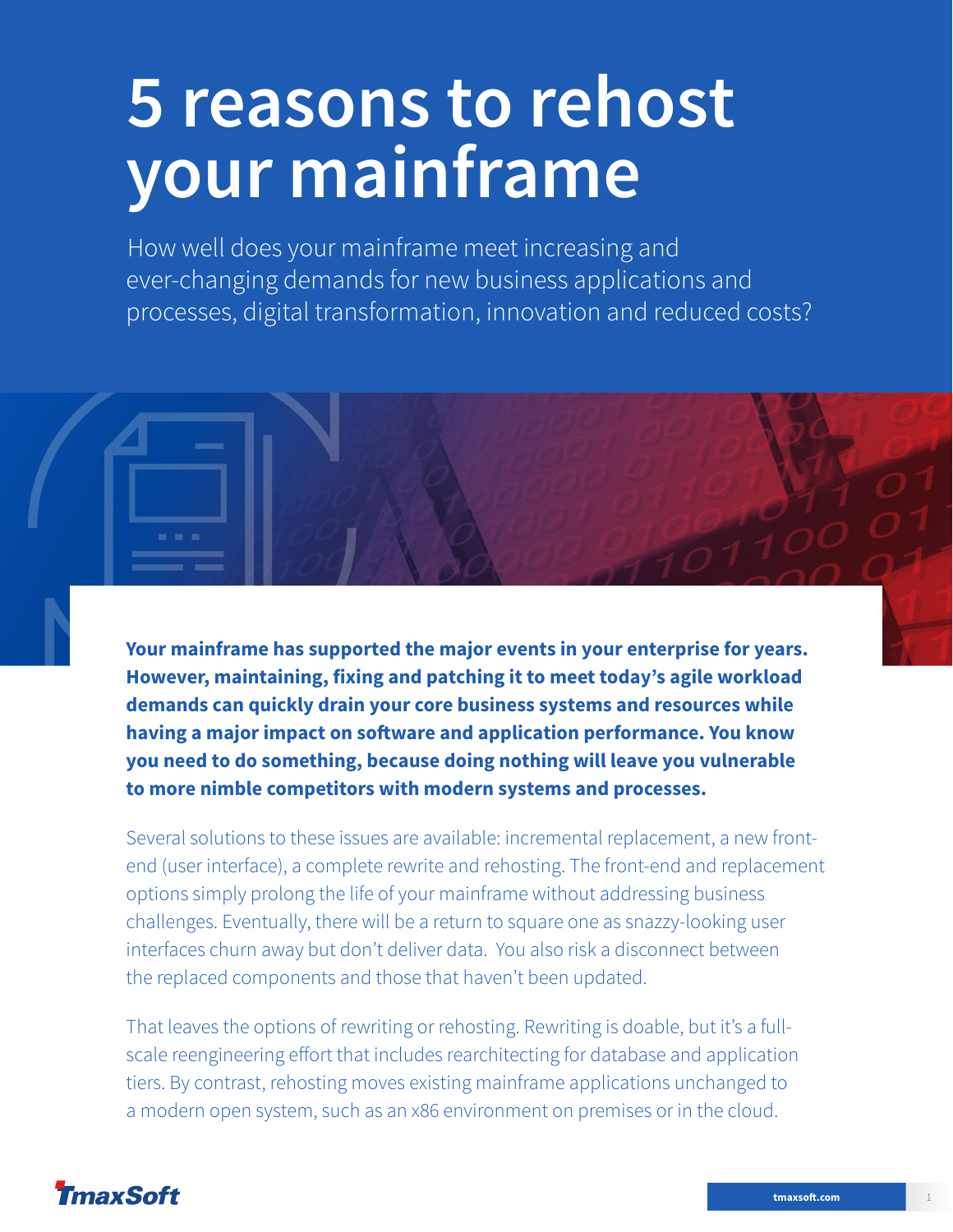$\overline{2}$ 

### Rehosting your mainframe is fast and practically risk-free

A quick search of "mainframe rewrite risks" results in numerous articles that say that it's [the riskiest solution](https://blogs.vmware.com/vfabric/2013/01/four-strategies-for-modernizing-mainframe-applications-to-the-cloud.html). Developed business logic needs to be completely redeveloped and databases need to be translated, so that increases the margin for error, not to mention the need for testing. All of that involves a significant amount of programming resources and effort, and it can take years. There will be business disruption and issues with the mainframe during the rewrite process. If a mainframe has been in operation for a quarter of a century or more (and most have), an overhaul of this magnitude can have a major negative impact on the business, and there is no assurance that the rewrite will even be successful.

Rehosting is much less risky than rewriting. The process simply moves the mainframe as-is to open systems where it provides services equivalent to those of the mainframe. Less time is lost, because the process can take as little as nine months instead of three to five years. More importantly, there are no changes to the underlying business logic or user interface and no negative impact on the enterprise. It requires minimal training, and the system operates exactly the same.

For example, [Kela, a European government agency,](https://www.tmaxsoft.com/kela-case-study-video/) reports that rehosting its mainframe had no negative impacts on its business. This was critical to Kela because its Customer Information Control System programs process high volumes of online transactions. Moving smoothly into the new environment meant that citizens could continue to access Kela's web services and their benefits.

Rehosting your mainframe helps fund innovation by dramatically reducing costs

A mainframe rewrite is expensive on so many levels (infrastructure, resources, time, effort and spend) and is not guaranteed to lower costs over the long term. It's estimated that the expenses of maintaining a mainframe can run in the millions annually for large firms, and that's before factoring in the costs of redeveloping, rearchitecting, translating, testing and so on. For example, 10 years ago, according to [Capers Jones,](http://studylib.net/doc/18248112/software-estimating-rules-of-thumb) the cost of rewriting just one mainframe program could be as high as \$495,000. Basically, massive investment is going into maintaining and rewriting. Little is left over for innovation.

Rehosting, on the other hand, has been proven to dramatically reduce infrastructure and operating costs. These funds then can be reallocated to innovation, such as gradually rewriting legacy apps so they are more flexible, reusable and able to deliver new ways of exploiting data. [GE Capital](http://www.tmaxsoft.com/wp-content/uploads/TmaxSoft_CaseStudy_GEcapital.pdf) is an excellent example. After it rehosted its mainframe environment, the costs of running its portfolio management system fell by 66%. However, GE Capital's Executive Director of Application Management says the biggest benefit of moving to a platform that integrated easily with the rest of the business was the innovation it enabled. In addition, Markku Suominen, ICT Director of Kela, says that when their rehosting is complete, "This will take our costs down considerably, from around €8 million a year today to €2 million. That enables us to take some of that money that we save, to make it into the change budget."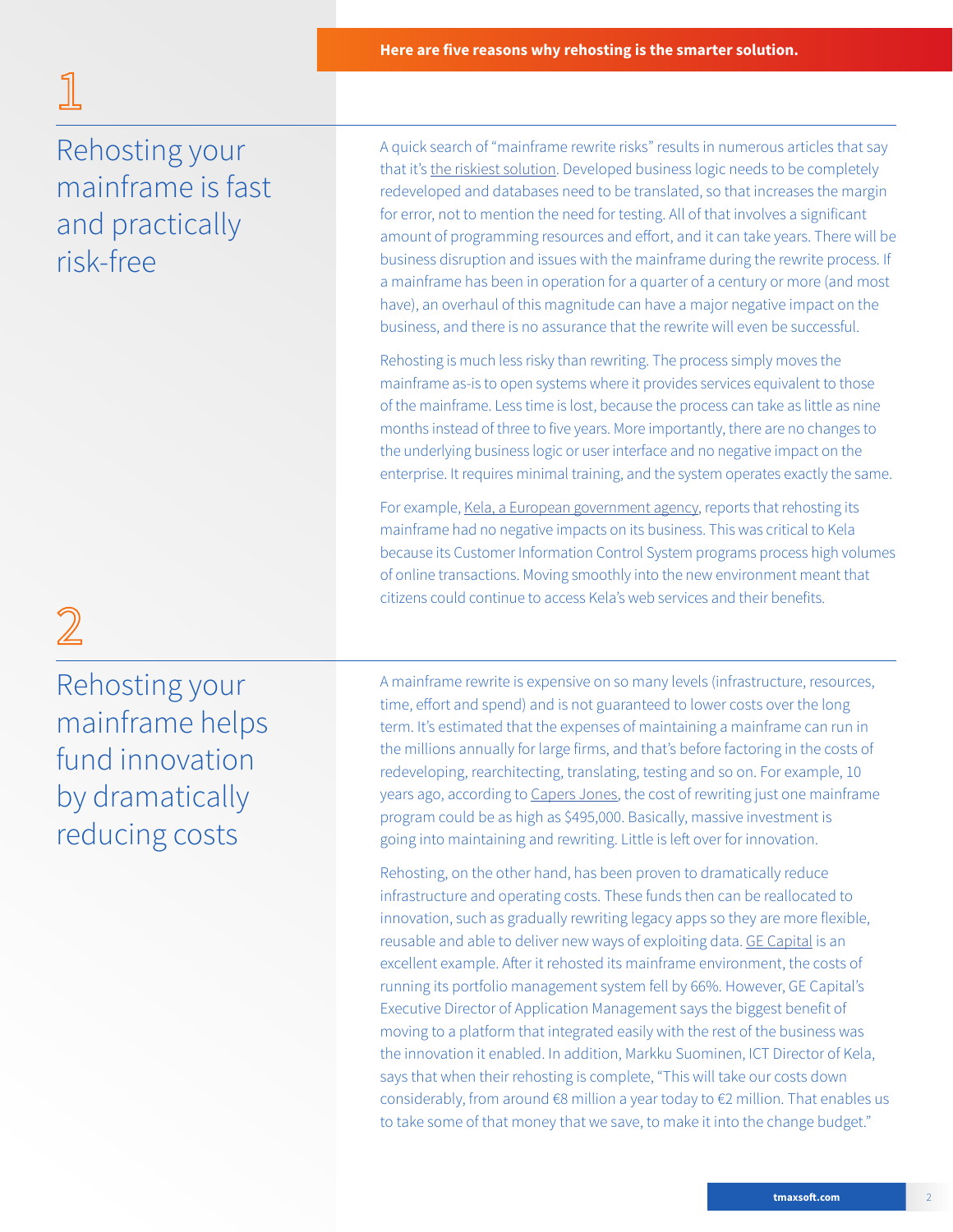### Rehosting your mainframe opens the door to modernization

 $\mathbb S$ 

Investment in maintaining legacy UNIX, mainframes and other proprietary systems is at historically low levels. Quite frankly, they are just not in high demand. And companies looking over their balance sheets and trying to reduce capital expenditures are not willing to invest in new ones or major upgrades. One of the main reasons for this, besides cost, is that their proprietary architecture and infrastructure are not designed for all the business changes brought about by big data, IoT, streaming, artificial intelligence, voice recognition and the cloud.

By contrast, rehosting allows for a fast, flexible foundation for quickly responding to market change and future integration requirements. Open operating systems with multiple database and utilities options offer more opportunities for modernizing your legacy software because they can integrate with newer technology. Organizations can quickly take advantage of new, flexible technology such as reusable components, microservices and containers that can improve strategic services across all areas of the business. The mainframe gets a new lease on life, and companies, customers and employees can benefit from up-to-date, nimble and responsive applications.

GE Capital is one company that benefited. "Our platform now supports all the growth and innovation that the rest of our business wants. All the new applications can move forward with what they want to do, now that we are in a relational database. I can make that data available and I can make it SOA enabled," says Mark Rubel, Executive Director, Application Development.

## 4

You can rehost your mainframe with the resources and skills you currently have

A mainframe rewrite or reengineering project is likely to require additional resources who are skilled in the modern languages, technology and coding required to meet the demands of a disruptive business landscape. The process requires replacing hundreds of complex COBOL or PL/I applications, each of which can be 20,000 lines of code long, with applications written in languages like Java, Ruby, PHP and a host of new technology for mobile. And that's just the source code portion; there will be rearchitecting, database work and more. Because businesses who rely on mainframes have COBOL and other experts in IT, the overhead for the project can get out of control as the different groups work to make the rewrite happen—all with no guarantees of success.

With rehosting, IT departments can take advantage of their existing skilled mainframe resources as well as those of open systems and modern technology teams. In fact, Kela reported that they were able to rehost their mainframe without adding even one additional resource. Eventually, business needs for more modern applications will require the services of developers versed in the technology needed to deliver them, but you can integrate them into your teams over time and put their skills to much better use than rewriting source code.